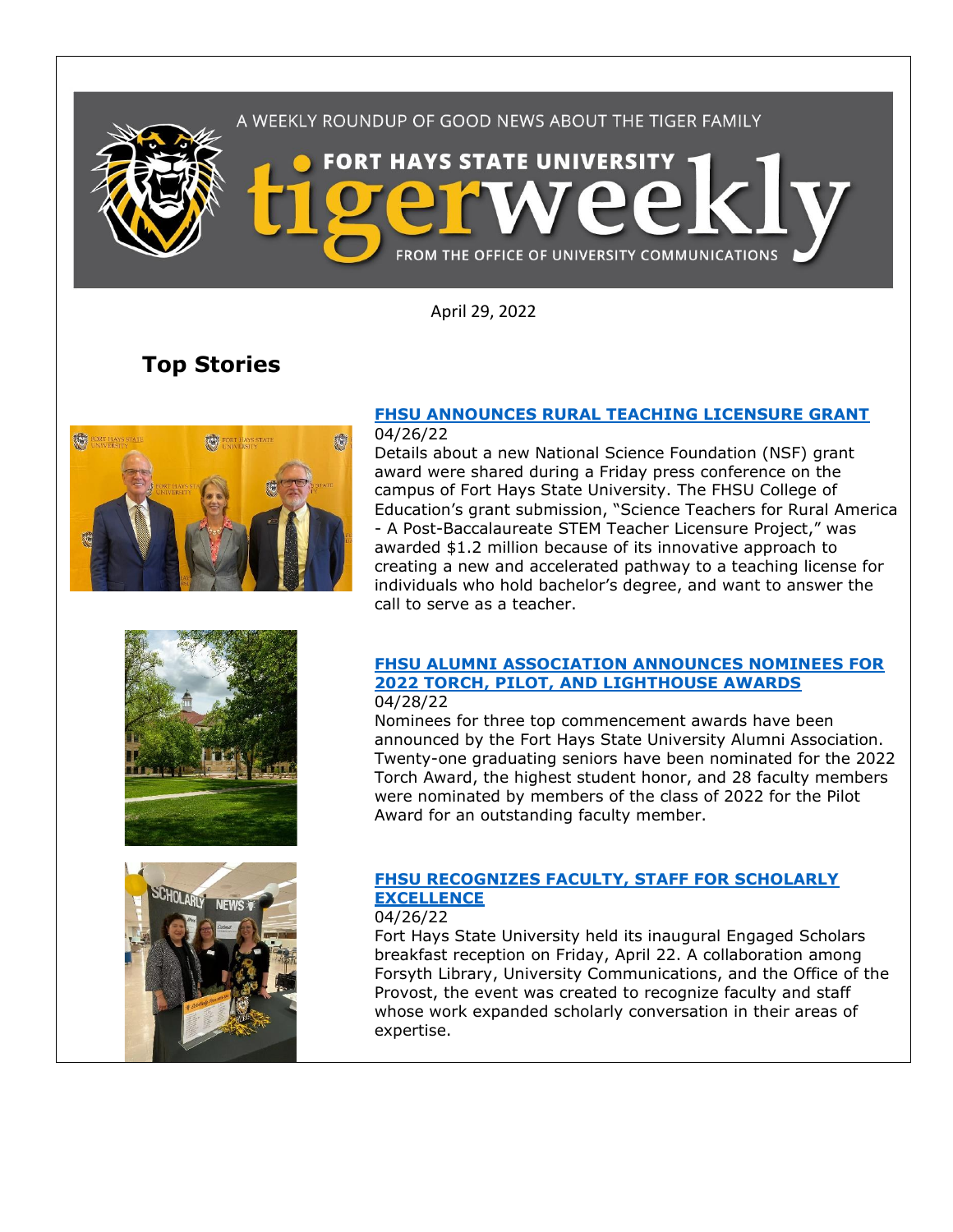

### **[FHSU'S DEPARTMENT OF ECONOMICS, FINANCE, AND](https://www.fhsu.edu/news/2022/04/fhsus-department-of-economics,-finance,-and-accounting-announces-student-of-the-year-award-winners)  [ACCOUNTING ANNOUNCES STUDENT-OF-THE-YEAR](https://www.fhsu.edu/news/2022/04/fhsus-department-of-economics,-finance,-and-accounting-announces-student-of-the-year-award-winners) AWARD [WINNERS](https://www.fhsu.edu/news/2022/04/fhsus-department-of-economics,-finance,-and-accounting-announces-student-of-the-year-award-winners)**

### 04/25/22

Three Fort Hays State University students will be honored during the Department of Economics, Finance, and Accounting graduate dinner on May 3. Two students will receive Student-of-the-Year awards for the 2021-22 school year in person. The third student lives in Spain, so a formal presentation cannot be scheduled. However, he will be recognized at the dinner.

# **Feature**



## **[HCI SCHEDULED FOR JUNE AT FORT HAYS STATE](https://www.fhsu.edu/news/2022/04/hci-scheduled-for-june-at-fort-hays-state)**

### 04/29/22

For the first time since 2019, Fort Hays State University's Hispanic College Institute (HCI) will be back to a full schedule in June. The HCI is a free, four-day residential program held on the FHSU campus.

# **Accomplishments and Happenings**



## **[REVEALING THE IDEOLOGY ON NORMAL: USING CHAT TO](https://journals.sagepub.com/doi/10.1177/21582440221091233)  [EXPLORE THE ACTIVITY OF SCHOOL](https://journals.sagepub.com/doi/10.1177/21582440221091233)**

### 04/18/22

Dr. Brooke Moore, associate professor in the Department of Advanced Education Programs, recently published a solo author article in SAGEOpen journal. She used the Cultural Historical Activity Theory to examine an ideology of normal that exists in schools and can lead to educational inequities, particularly for students who are perceived of as different based on notions of race, language use, socioeconomic status, or ability.



#### **"GOOD NIGHT, IRINE[": THE 1918 INFLUENZA PANDEMIC](https://www.sdhspress.com/journal/south-dakota-history-52-1/good-night-irene-the-1918-influenza-pandemic-and-irene-taluta-eastman)  [AND IRENE TALUTA EASTMAN](https://www.sdhspress.com/journal/south-dakota-history-52-1/good-night-irene-the-1918-influenza-pandemic-and-irene-taluta-eastman)** 03/23/22

Co-authors Dr. Julie Dobrow, Tufts University, and Dr. Raymond Wilson, former chair of the FHSU History Department, document the life of Irene Taluta Eastman, daughter of Dr. Charles and Elaine Eastman. Irene possessed a skillful singing voice, which she used to educate audiences about Indigenous culture. Her death after contracting what many at the time called "Spanish Influenza" deepened a growing rift in her parents' marriage.